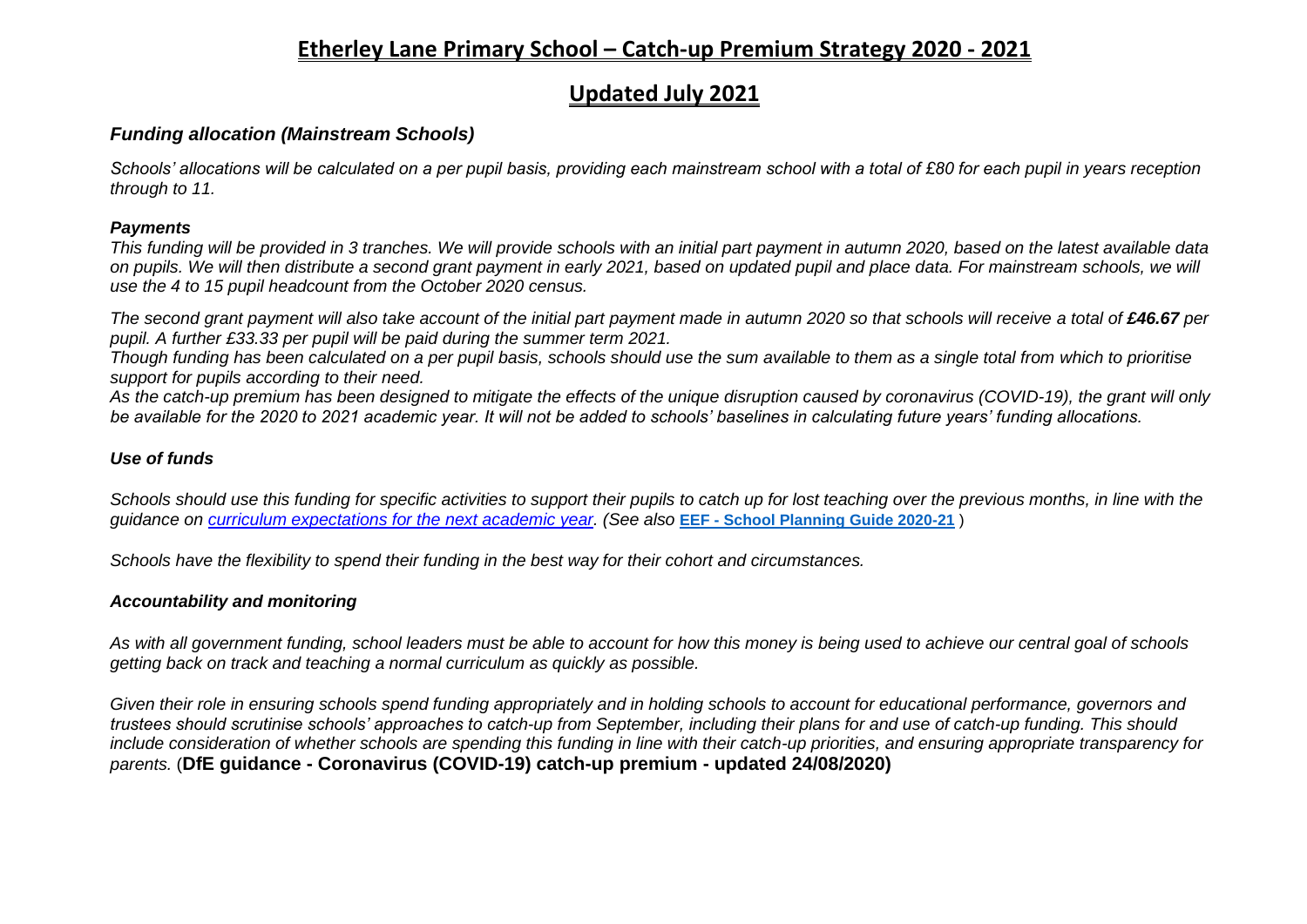## **School Overview**

| Number of pupils in school $YA - Y6$              | 250                                                    |
|---------------------------------------------------|--------------------------------------------------------|
| Proportion of disadvantaged                       | 29%                                                    |
| Catch-up Premium allocation (No. of pupils x £80) | £21,200                                                |
| <b>Publish Date</b>                               | 05.01.21                                               |
| <b>Review Dates</b>                               | December 2020<br><b>March 2021</b><br><b>July 2021</b> |
| Statement created by                              | K. Lee, E. Coxon                                       |
| Governor Lead                                     | P. Wilson, L. George                                   |

## **Context of the school and rationale for the strategy**

- − Currently, 29% of our pupils have are identified as disadvantaged, which is higher than the national average of 17.7% (correct as of January 2020). In recent years, our school population has become much more transient due to an increase in social mobility within our catchment area.
- − 41% of children who were attending Etherley Lane Primary School in March before the national lockdown (current Year 1-Year 6 completed some degree of home learning set over the lockdown period.
- − When school reopened to all pupils on Wednesday 2nd September 2020, 94.2% of pupils attended school.
- − During Summer Term 2020, 100%/83% of our vulnerable/disadvantaged pupils, as identified by the local authority, attended school on a part-time basis.
- − On returning to school in September 2020, staff completed teacher assessments to show end of 2019/20 predicted pupil outcomes without the period of school closure from March to July and initial baseline assessments for Autumn 2020. Please find a summary table below:

| Current    | Percentage predicted to be at expected |                                |     | Percentage at expected standard + at |                               |       |  |  |
|------------|----------------------------------------|--------------------------------|-----|--------------------------------------|-------------------------------|-------|--|--|
| Year Group |                                        | standard + in Summer Term 2020 |     |                                      | beginning of Autumn Term 2020 |       |  |  |
|            | Reading                                | Writing<br>Maths               |     | Reading                              | Writing                       | Maths |  |  |
| Year 1     | 85%                                    | 80%                            | 85% | 60%                                  | 20%                           | 60%   |  |  |
| Year 2     | 79%                                    | 77%                            | 69% | 72%                                  | 69%                           | 64%   |  |  |
| Year 3     | 67%                                    | 60%                            | 74% | 67%                                  | 55%                           | 70%   |  |  |
| Year 4     | 73%                                    | 70%                            | 78% | 73%                                  | 70%                           | 78%   |  |  |
| Year 5     | 62%                                    | 58%                            | 69% | 62%                                  | 58%                           | 69%   |  |  |
| Year 6     | 53%                                    | 53%                            | 50% | 50%                                  | 50%                           | 44%   |  |  |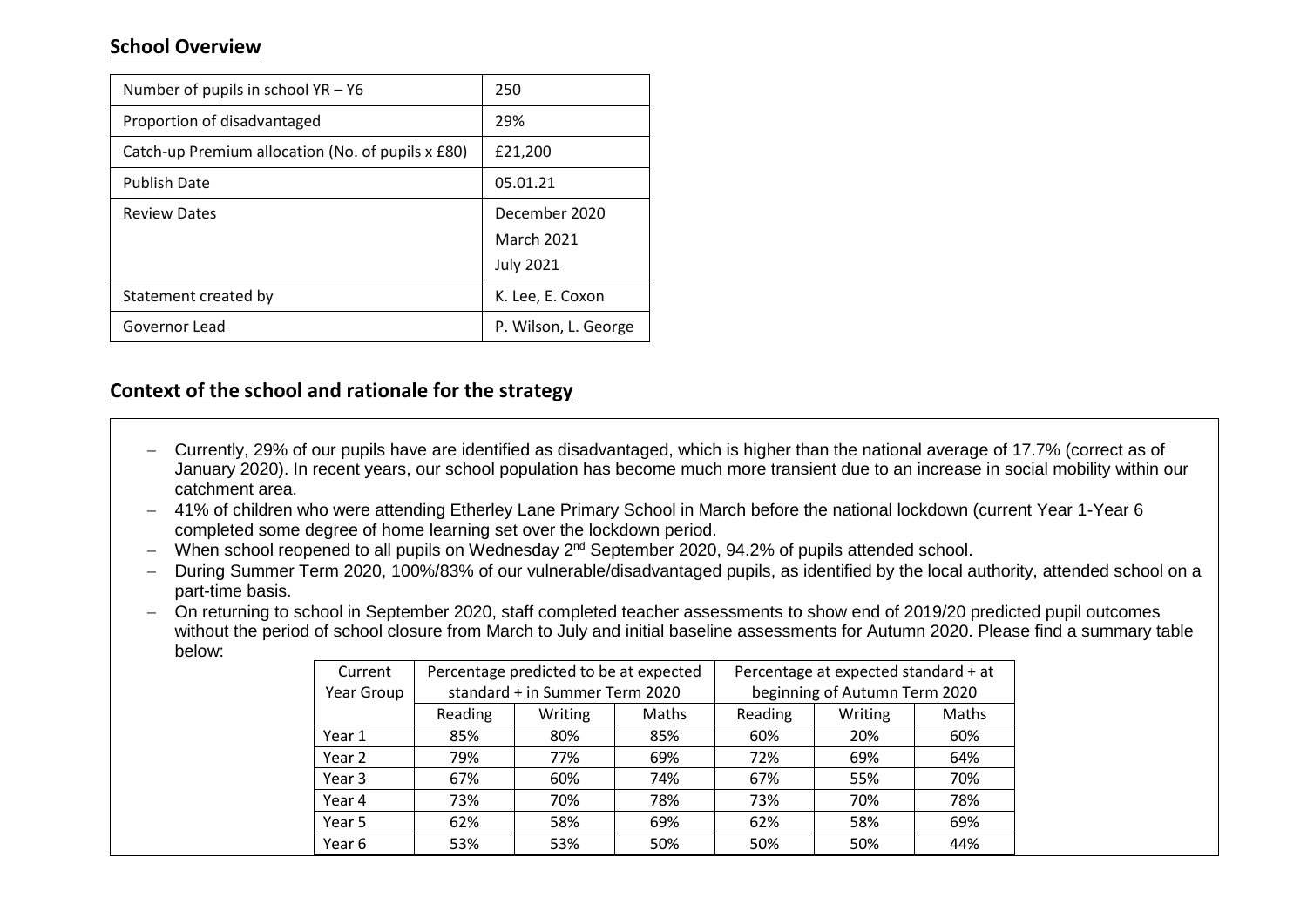# **Explore: Barriers to future attainment**

|                            |              | <b>Barrier</b>                                                                               | <b>Desired outcome</b>                                                   |
|----------------------------|--------------|----------------------------------------------------------------------------------------------|--------------------------------------------------------------------------|
|                            | $\mathbf{A}$ | Staff require CPD to develop a greater understanding of                                      | Staff are better informed and have greater clarity about how to support  |
|                            |              | children's mental health needs.                                                              | children with mental health needs. this is a focus of daily/ weekly      |
|                            |              |                                                                                              | teaching in the autumn term.                                             |
|                            | B            | Home learning is limited due to the current platform used                                    | A strong remote learning offer is in place. A new and improved platform  |
|                            |              | and can be developed further to improve access to learning                                   | is in place and all staff are trained in its use. Weekly homework        |
|                            |              | at home for all pupils.                                                                      | activities are uploaded and feedback to pupils given accordingly.        |
|                            |              | 7% of pupils do not have access to technology and/or<br>support for use.                     |                                                                          |
| <b>Teaching priorities</b> | $\mathsf{C}$ | Elements of high quality first teaching are not consistently                                 | All staff receive refresher training around explicit instruction,        |
|                            |              | present in face to face and remote offer.                                                    | scaffolding, flexible groupings and cognitive and metacognitive          |
|                            |              |                                                                                              | strategies. These components of high QFT are integrated into planning    |
|                            |              |                                                                                              | and evident during learning walks.                                       |
|                            | D            | In each year group, some topics/knowledge within                                             | Gaps in coverage to be established and addressed through sliding into a  |
|                            |              | foundation subjects were not fully covered in the summer                                     | following year group where topics are revisited or taught discretely in  |
|                            |              | term.                                                                                        | the following academic year.                                             |
|                            | E            | Less than half of the proportion of pupils (41%) engaged                                     | Pupils make accelerated progress in Maths and Writing from their         |
|                            |              | with the online learning materials provided for Maths and                                    | starting points at the beginning of the autumn term.                     |
|                            |              | Writing during the summer term. This has resulted in some                                    |                                                                          |
| academic                   | F            | pupils working well below ARE.<br>Some pupils had limited access to reading materials during | Reading skills are much improved and rapid progress in reading ages      |
|                            |              | the summer term and therefore, their reading ages and                                        | are demonstrated on a termly basis. Phonics screening check scores       |
|                            |              | phonics screening check scores are lower than expected.                                      | rapidly increase.                                                        |
| <b>Targeted</b>            | G            | Children in EYFS missing important language and early                                        | Language and early literacy skills of children in EYFS are much improved |
| support                    |              | literacy opportunities and on-entry data much lower than in                                  | and rapid progress is evident.                                           |
|                            |              | previous years.                                                                              |                                                                          |
|                            | H            | Some pupils are struggling to settle back into class routines                                | All pupils are able to focus on their learning during lessons.           |
|                            |              | and have a limited attention span linked to difficulties                                     |                                                                          |
|                            |              | experienced due to COVID 19 and lack of structured learning                                  |                                                                          |
|                            |              | experiences since March 2020.                                                                |                                                                          |
| Wider Strategies           |              | Reduced attendance slows engagement and progress                                             | Attendance patterns are positive                                         |
|                            |              | Some pupils find it difficult to reconnect with their peers.                                 | Social and Emotional Learning is embedded in the curriculum and pupil    |
|                            |              |                                                                                              | interactions improve. Intervention and specialist help is implemented    |
|                            |              |                                                                                              | where needed                                                             |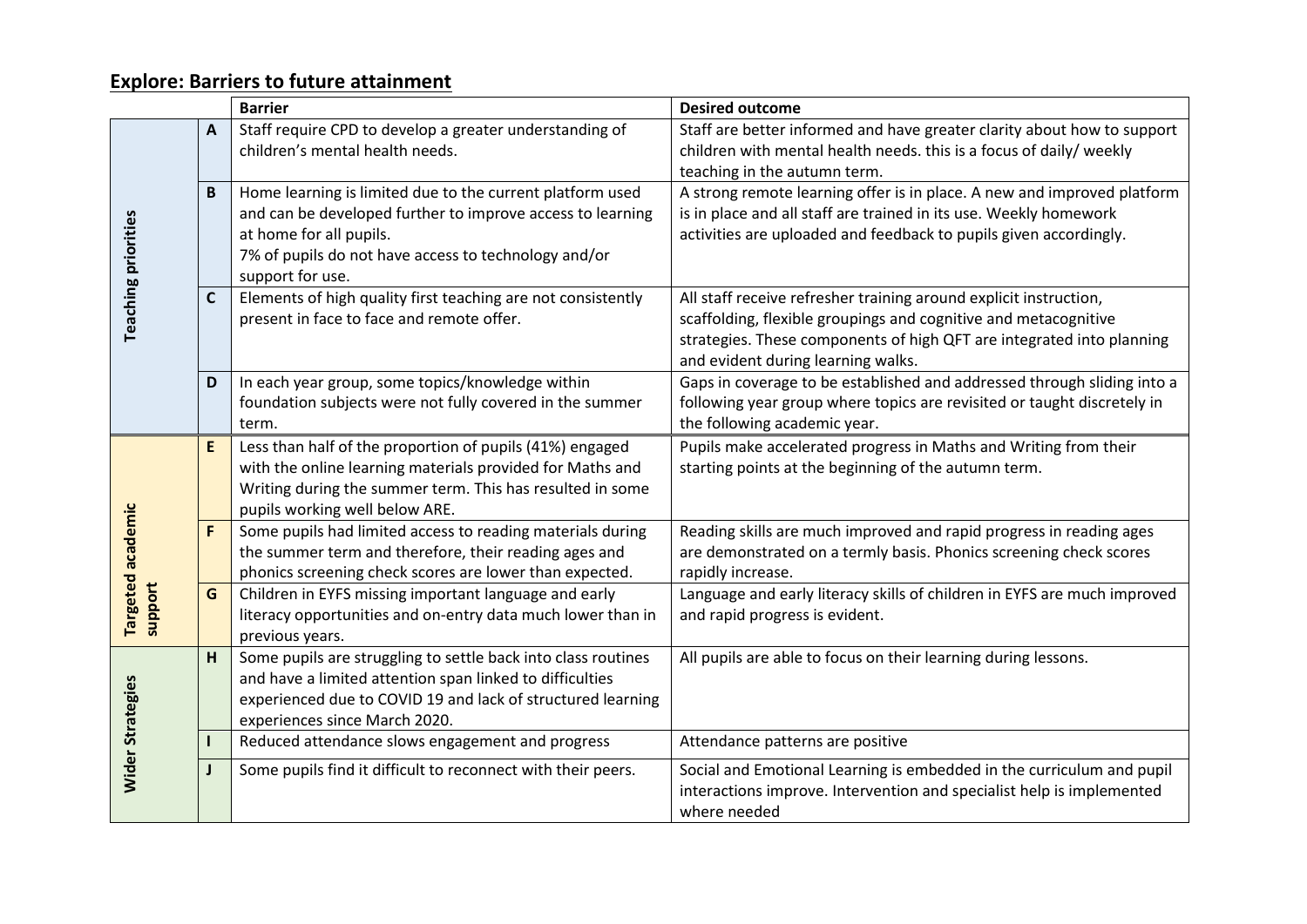**Teaching priorities for current academic year i.e. Professional development, recruitment and retention, support for early career teachers,** 

**assessment, effective remote learning** 

| <b>Barrier</b> | <b>Action to</b>                                                                                                  | <b>Desired</b>                                                                                                                                                                                                                                                                                   | <b>Evidence source</b>                                                                                                                                                                                 | Cost                        | <b>Baseline</b>                                                       | Person      | What is  | Impact/evaluation (autumn,                                                                                                                                                                                                                                                                       |
|----------------|-------------------------------------------------------------------------------------------------------------------|--------------------------------------------------------------------------------------------------------------------------------------------------------------------------------------------------------------------------------------------------------------------------------------------------|--------------------------------------------------------------------------------------------------------------------------------------------------------------------------------------------------------|-----------------------------|-----------------------------------------------------------------------|-------------|----------|--------------------------------------------------------------------------------------------------------------------------------------------------------------------------------------------------------------------------------------------------------------------------------------------------|
|                | deliver and                                                                                                       | outcome                                                                                                                                                                                                                                                                                          |                                                                                                                                                                                                        |                             | data                                                                  | responsible | being    | spring, summer)                                                                                                                                                                                                                                                                                  |
|                | sustain                                                                                                           | (What is                                                                                                                                                                                                                                                                                         |                                                                                                                                                                                                        |                             |                                                                       |             | rewarded |                                                                                                                                                                                                                                                                                                  |
|                | approaches                                                                                                        | expected)                                                                                                                                                                                                                                                                                        |                                                                                                                                                                                                        |                             |                                                                       |             | and how? |                                                                                                                                                                                                                                                                                                  |
| A              | All staff to<br>receive CPD in<br>relation to<br>promoting<br>Growth<br>Mindset as a<br>whole-school<br>approach. | All staff are<br>equipped for<br>early<br>recognition of<br>children's<br>mental health<br>needs.<br>The profile of<br>PSHE is raised<br>throughout<br>school and<br>lessons are<br>taking place on<br>a daily/ weekly<br>basis which<br>support the<br>mental health<br>needs of all<br>pupils. | <b>Embedded Growth</b><br>Mindset activities and<br>resources shown to<br>improve levels of<br>engagement and<br>intervention to be<br>targeted carefully and<br>swiftly carried out. (EEF<br>toolkit) | £260<br>$(1$ COL<br>credit) | Determined<br>from pupil<br>surveys and<br>discussions<br>with staff. | SENDCO      |          | Autumn term - Grwoth mindset<br>displays referred to around<br>school staff and children are able<br>to use the positive language<br>provided - eg. I can't do it yet.<br>This has supported children in<br>building their resilience as time in<br>and out has impacted on their<br>confidence. |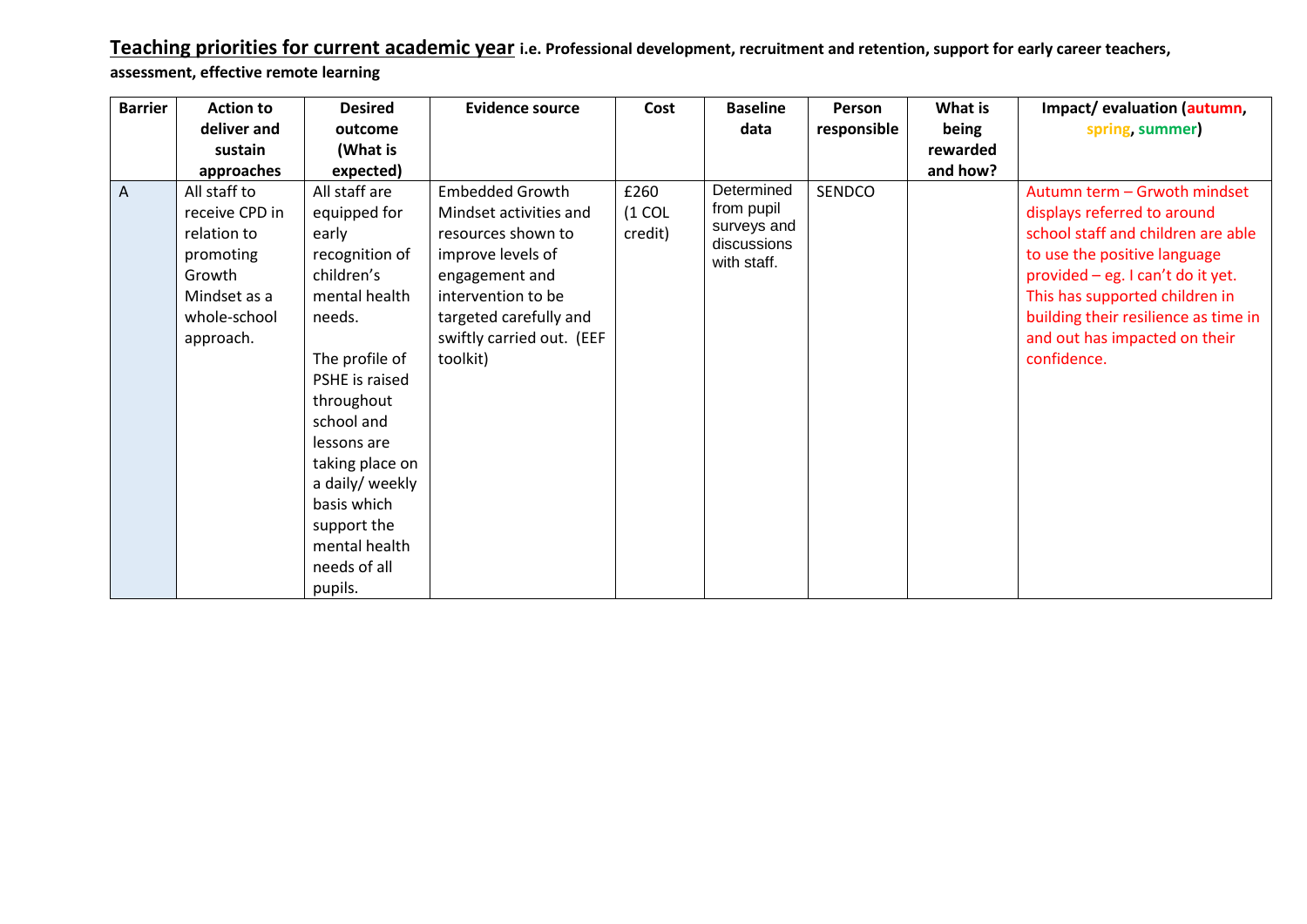| $\mathbf B$ | CPD provided               | The new                     | Seesaw used as learning   | £300 for   | Feedback     | <b>SLT</b> | Staff confident in using seesaw - |
|-------------|----------------------------|-----------------------------|---------------------------|------------|--------------|------------|-----------------------------------|
|             | for staff on the           | platform is in              | platform (EEF Review of   | 10A3       | from staff,  |            | developed use of video voice over |
|             | effective use of           | place and staff,            | <b>Evidence on Remote</b> | Teams      | children and |            | to support children and their     |
|             | the new online             | pupils and                  | Learning)                 | licenses   | parents.     |            | families in home learning.        |
|             | learning                   | parents are                 |                           |            |              |            |                                   |
|             | platform,                  | able to use it              |                           |            |              |            |                                   |
|             | Seesaw and                 | effectively.                |                           |            |              |            |                                   |
|             | also trained in            |                             |                           |            |              |            |                                   |
|             | using Teams to             |                             |                           |            |              |            |                                   |
|             | deliver live               |                             |                           |            |              |            |                                   |
|             | lessons.                   |                             |                           |            |              |            |                                   |
|             | Children are               |                             |                           |            |              |            |                                   |
|             | trained in its             |                             |                           |            |              |            |                                   |
|             | use.                       |                             |                           |            |              |            |                                   |
|             |                            |                             |                           |            |              |            |                                   |
|             |                            |                             |                           |            |              |            |                                   |
|             | Parents/carers             | Home learning               | Effective parental        |            | Welfare      | <b>SLT</b> |                                   |
|             | are made                   | (homework)                  | engagement supports       |            | calls and    |            | Weekly welfare call to parents -  |
|             | aware of the               | and                         | learning (EEF Working     |            | parental     |            | supported - those who cannot      |
|             | platform and<br>how it can | communication               | with Parents to Support   |            | surveys.     |            | access online - device provided/  |
|             | support home               | with parents is<br>enhanced | Children's Learning)      |            |              |            | paperpack provided as requested.  |
|             | learning                   | (parent/pupil               |                           |            |              |            |                                   |
|             | (communicated              | surveys and                 |                           |            |              |            |                                   |
|             | through written            | weekly welfare              |                           |            |              |            |                                   |
|             | and video                  | calls)                      |                           |            |              |            |                                   |
|             | tutorial)                  |                             |                           |            |              |            |                                   |
|             |                            |                             |                           |            |              |            |                                   |
|             | Children who               | All children in             | Ensuring access to        | £6000 for  | Whole        | <b>SLT</b> |                                   |
|             | do not have                | school will                 | technology is key,        | 30         | school tech  |            |                                   |
|             | access to                  | have an                     | especially for            | additional | survey.      |            |                                   |
|             | appropriate                | appropriate                 | disadvantaged pupils.     | devices    |              |            |                                   |
|             | device (no                 | device to                   | (EEF Best Evidence on     | for home   |              |            |                                   |
|             | device or                  | access and                  | Supporting Pupils to      | use.       |              |            |                                   |
|             | mobile phone               | complete                    | Learn Remotely)           |            |              |            |                                   |
|             | only) to be                | home learning.              |                           |            |              |            |                                   |
|             | provided with              |                             |                           |            |              |            |                                   |
|             | one from                   |                             |                           |            |              |            |                                   |
|             | school.                    |                             |                           |            |              |            |                                   |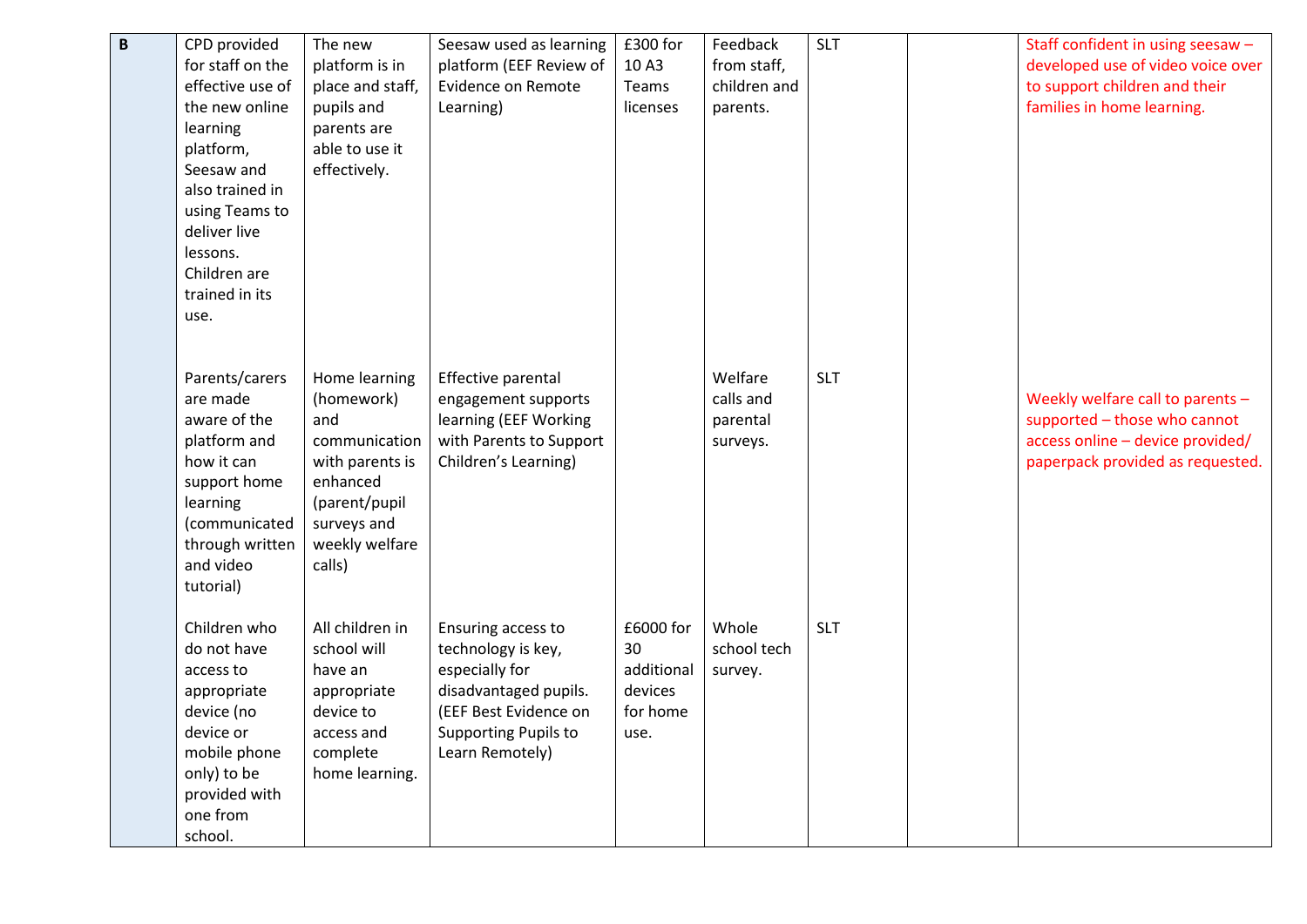| $\mathsf C$ | All teaching      | Staff make use   | Components that define     | £500 | Teacher     | <b>SLT</b> | To be incorporated into our      |
|-------------|-------------------|------------------|----------------------------|------|-------------|------------|----------------------------------|
|             | staff to receive  | of these         | effective                  |      | assessment  |            | assessment and monitoring cycle  |
|             | refresher         | strategies in    | teaching, such as clear    |      | data        |            | in:                              |
|             | training around   | their face-to-   | explanations and           |      |             |            |                                  |
|             | explicit          | face teaching    | scaffolding, should        |      |             |            | Lock down 1 and 2 files created. |
|             | instruction,      | and also make    | be our focus for           |      |             |            | Subject leads overview of        |
|             | scaffolding,      | use of them in   | planning to further        |      |             |            | subjects and time out of class   |
|             | flexible          | remote           | improve teaching in the    |      |             |            | given to review curriculum in    |
|             | groupings and     | teaching, e.g.   | upcoming academic          |      |             |            | each area in line with school    |
|             | cognitive and     | Maths and        | year. (EEF Rapid           |      |             |            | strategy of knowledge blasts,    |
|             | metacognitive     | English tutorial | <b>Evidence Assessment</b> |      |             |            | blast back and whole day focus.  |
|             | strategies. Staff | videos,          | on remote learning)        |      |             |            |                                  |
|             | to incorporate    | modelling        |                            |      |             |            |                                  |
|             | these strategies  | during live      |                            |      |             |            |                                  |
|             | into whole class  | lessons.         |                            |      |             |            |                                  |
|             | teaching and      |                  |                            |      |             |            |                                  |
|             | impact to be      |                  |                            |      |             |            |                                  |
|             | monitored         |                  |                            |      |             |            |                                  |
|             | carefully.        |                  |                            |      |             |            |                                  |
| D           | Class teachers    | Class teachers   | Assessment (to help        |      | Whole staff | Subject    | To be incorporated into our      |
|             | to share with     | to incorporate   | identify gaps              |      | meetings/   | leaders    | assessment and monitoring cycle  |
|             | subject leaders   | previously       | and ascertain what         |      | training    |            | in:                              |
|             | what was not      | missed           | learning has been          |      |             |            | Autumn term                      |
|             | fully covered     | learning into    | remembered/forgotten)      |      |             |            | Spring term                      |
|             | between March     | their teaching,  | was identified as the      |      |             |            | Summer term                      |
|             | and July 2020 in  | through          | top priority by primary    |      |             |            | Also see notes above.            |
|             | their year        | regular          | headteachers               |      |             |            |                                  |
|             | groups. Subject   | revisiting of    | (32%) to support           |      |             |            |                                  |
|             | leaders to then   | previous         | disadvantaged students     |      |             |            |                                  |
|             | amend long        | learning,        | when schools reopen        |      |             |            |                                  |
|             | term plans        | linking topics   | for all pupils. (Teacher   |      |             |            |                                  |
|             | accordingly so    | where possible   | Tapp, May 2020)            |      |             |            |                                  |
|             | missed learning   | and collapsing   |                            |      |             |            |                                  |
|             | is covered.       | the timetable    |                            |      |             |            |                                  |
|             | Subject leaders   | where            |                            |      |             |            |                                  |
|             | to support class  | necessary to     |                            |      |             |            |                                  |
|             | teachers in       | catch up pupils  |                            |      |             |            |                                  |
|             | their approach    | on whole         |                            |      |             |            |                                  |
|             | to catching up    | topics they      |                            |      |             |            |                                  |
|             | on missed         | may have         |                            |      |             |            |                                  |
|             | learning.         | missed.          |                            |      |             |            |                                  |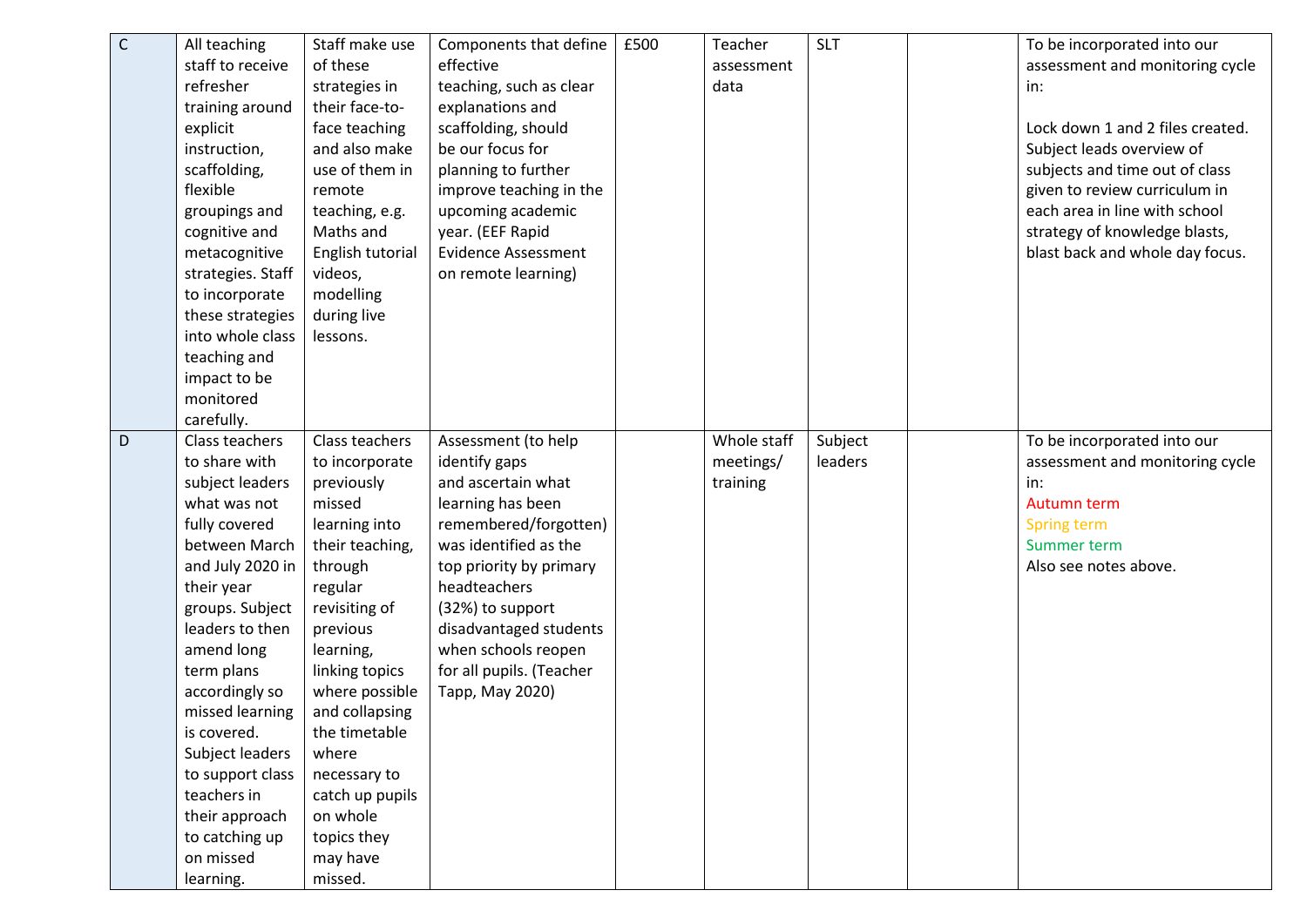**Targeted academic support** i.e. Structured interventions, small group tuition, 1:1 support, effective development of TAs, reading intervention, early language support

| <b>Barrier</b>                             | <b>Action</b>                                                                                                                                                                                                                                                                                                               | <b>Desired outcome</b>                                                                                                      | <b>Evidence source</b>                                                                                                                                                                                | Cost              | <b>Baseline data</b>                                                            | Person          | Impact/ evaluation (autumn, spring,                                                                                                                                                                                                                                                                                                                                                                                                                        |
|--------------------------------------------|-----------------------------------------------------------------------------------------------------------------------------------------------------------------------------------------------------------------------------------------------------------------------------------------------------------------------------|-----------------------------------------------------------------------------------------------------------------------------|-------------------------------------------------------------------------------------------------------------------------------------------------------------------------------------------------------|-------------------|---------------------------------------------------------------------------------|-----------------|------------------------------------------------------------------------------------------------------------------------------------------------------------------------------------------------------------------------------------------------------------------------------------------------------------------------------------------------------------------------------------------------------------------------------------------------------------|
|                                            |                                                                                                                                                                                                                                                                                                                             |                                                                                                                             |                                                                                                                                                                                                       |                   |                                                                                 | responsible     | summer)                                                                                                                                                                                                                                                                                                                                                                                                                                                    |
| $\mathsf{E}% _{0}\left( \mathsf{E}\right)$ | Maths<br>assessments and<br><b>Writing Teacher</b><br>Assessments<br>identify children<br>in need of<br>support.<br>15 min daily<br>interventions for<br>all identified<br>pupils - basic<br>skills.                                                                                                                        | Progress is<br>accelerated<br>termly to ensure<br>pupils are able to<br>access age<br>appropriate<br>learning<br>materials. | Education<br><b>Endowment Fund</b><br>Teaching and<br>Learning Toolkit:<br><b>Small Group Tuition</b><br>$(+4)$<br>Feedback (+8)                                                                      | £2083.            | Determined<br>from<br>assessments<br>made at the<br>start of the<br>autumn term | Maths lead      | Autumn 2020<br>Groups of 3-4 - 15 minutes<br>intervention.<br>Maths games website                                                                                                                                                                                                                                                                                                                                                                          |
| $\mathsf F$                                | 1:1 Reading<br>Intervention with<br>identified Y6<br>pupils.<br><b>Fresh Start</b><br>reading<br>intervention with<br>identified groups<br>of children across<br>KS <sub>2</sub><br>Diagnostic data<br>from STAR<br>reading tests.<br>Small group<br>phonics is taught<br>more frequently<br>and $1:1$<br>intervention done | <b>KS2 Reading</b><br>results to<br>improve to 75%<br>Year 2 Phonics<br>results improve<br>to 80%                           | Education<br><b>Endowment Fund</b><br>Teaching and<br>Learning Toolkit:<br>Feedback (+8)<br>1:1 Tuition $(+5)$<br>Reading<br>Comprehension<br>Strategies (+6)<br><b>Teaching Assistants</b><br>$(+1)$ | TA costs<br>£2083 | Determined<br>from<br>assessments<br>made at the<br>start of the<br>autumn term | Reading<br>Lead | To be incorporated into our<br>assessment and monitoring cycle in:<br>Year 2 phonics outcome -<br>85% small group, 1:1 and<br>targeted intervention,<br>following delivery of RWInc<br>session has been a success in<br>supporting.<br>KS2 reading 76% - fresh start<br>intervention, targeted<br>intervention and frequent<br>assessment. Question level<br>analysis all supported<br>children with greatest need<br>to meet expectation by end<br>of Y6. |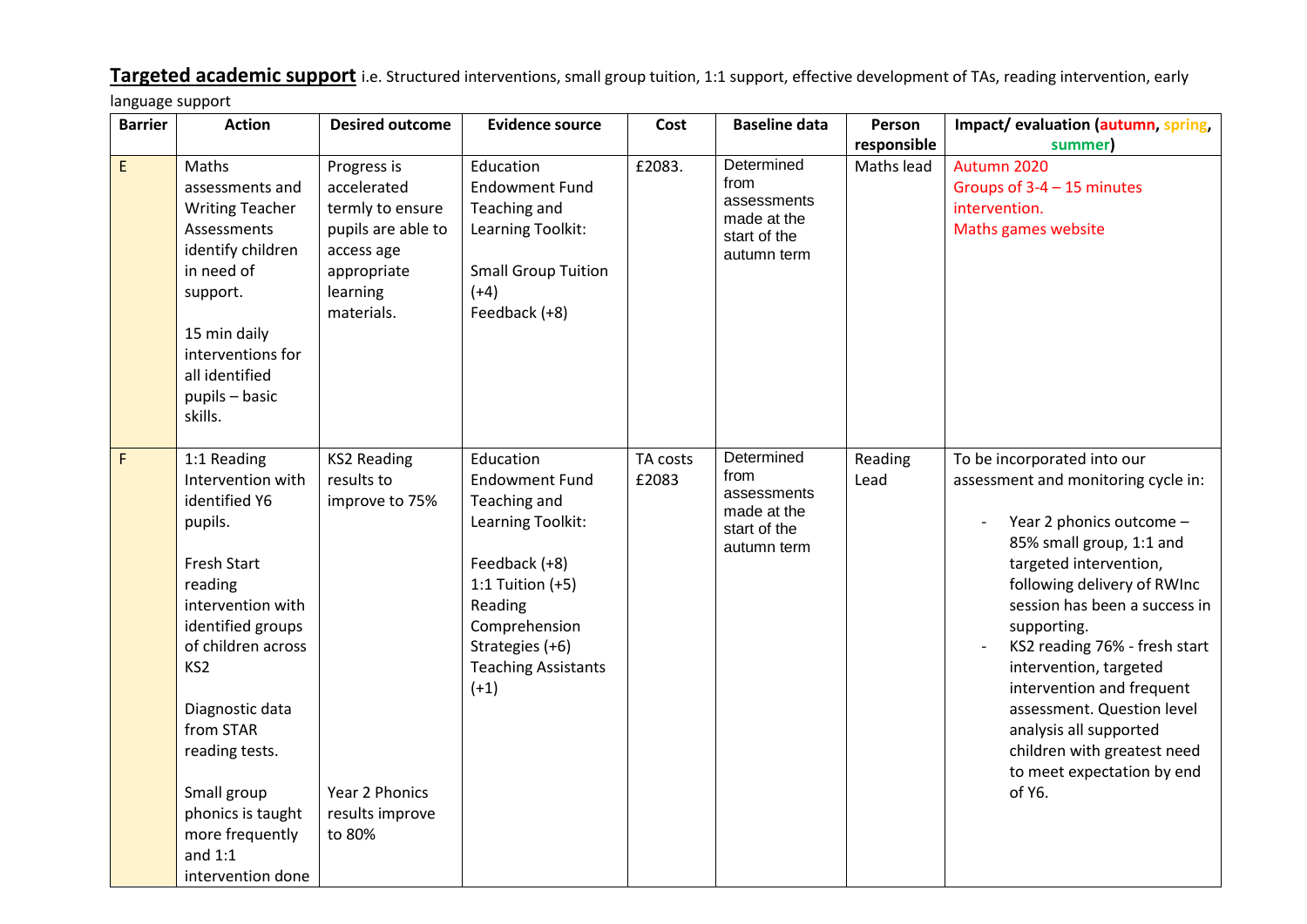**Wider strategies** i.e. Behaviour routines and approaches, parental engagement, social and emotional learning recommendations made in "Safe, Happy, Settled".

| <b>Barrier</b>          | <b>Action</b>             | <b>Desired outcome</b> | <b>Evidence source</b> | Cost     | <b>Baseline data</b> | Person      | Impact/ evaluation (autumn, spring,   |
|-------------------------|---------------------------|------------------------|------------------------|----------|----------------------|-------------|---------------------------------------|
|                         |                           |                        |                        |          |                      | responsible | summer)                               |
| $\overline{\mathsf{G}}$ | <b>Full-time Learning</b> | Positive impact        | Education              | Learning | CPOMs data           | SENDCO      | To be incorporated into our           |
|                         | Mentor                    | on identified          | <b>Endowment Fund</b>  | Mentor   |                      |             | assessment and monitoring cycle in:   |
|                         | appointed.                | SEMH pupils'           | Teaching and           | and      |                      |             | Family liaison has continued to work  |
|                         |                           | emotional              | Learning Toolkit:      | Family   |                      |             | with children and families to support |
|                         | Potential children        | wellbeing.             |                        | Liaison  |                      |             | children in returning to school. Some |
|                         | who may be                |                        | Behaviour              | worker   |                      |             | case studies of parents feeling       |
|                         | struggling to             |                        | Interventions (+3)     | costs    |                      |             | particular anxieties related to covid |
|                         | adapt with                |                        | Social and Emotional   |          |                      |             | have been documented and              |
|                         | returning to              |                        | Learning (+4)          |          |                      |             | although this has had an impact on    |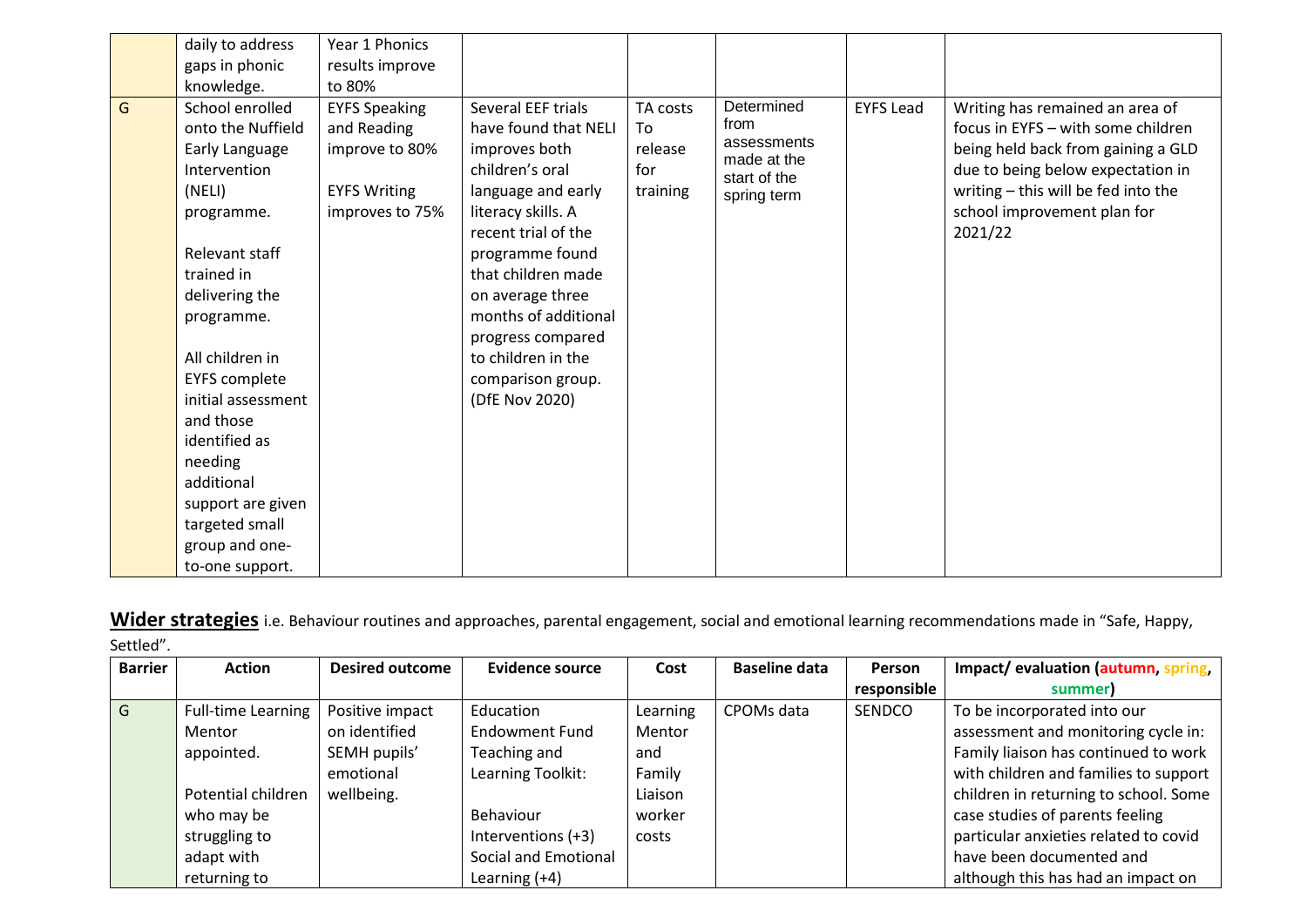|                | school to be           |                | Metacognition and    |           |           |            | individual attendance in the shorter   |
|----------------|------------------------|----------------|----------------------|-----------|-----------|------------|----------------------------------------|
|                | identified.            |                | Self-Regulation (+7) |           |           |            | term, it has been improved.            |
|                |                        |                |                      |           |           |            |                                        |
|                | Whole class            |                |                      |           |           |            | Learning mentor provides targeted      |
|                | PSHCE work to          |                |                      |           |           |            | support programmes depending on        |
|                | focus on feelings      |                |                      |           |           |            | need of specific pupils. Caseload has  |
|                | and opportunities      |                |                      |           |           |            | increased during returns to school     |
|                | for children to        |                |                      |           |           |            | and further support has been           |
|                | talk and share to      |                |                      |           |           |            | planned upon each return with          |
|                | be given.              |                |                      |           |           |            | support for class teaching teams, so   |
|                |                        |                |                      |           |           |            | that follow up work can be done.       |
|                | Children to be         |                |                      | Resources |           |            | Behaviour across the school remains    |
|                | monitored closely      |                |                      | £1000     |           |            | indicative that children are resilient |
|                | and referred to        |                |                      |           |           |            | and have good strategies for self      |
|                | learning               |                |                      |           |           |            | regulation.                            |
|                | mentor/family          |                |                      |           |           |            |                                        |
|                | worker for             |                |                      |           |           |            |                                        |
|                | further 1:1 or         |                |                      |           |           |            |                                        |
|                | group                  |                |                      |           |           |            |                                        |
|                | intervention.          |                |                      |           |           |            |                                        |
|                |                        |                |                      |           |           |            |                                        |
|                | Liaise with wider      |                |                      |           |           |            |                                        |
|                | agencies for           |                |                      |           |           |            |                                        |
|                | additional             |                |                      |           |           |            |                                        |
|                | support, e.g.          |                |                      |           |           |            |                                        |
|                | Emotional              |                |                      |           |           |            |                                        |
|                | <b>Wellbeing Nurse</b> |                |                      |           |           |            |                                        |
| $\overline{H}$ | Identify               | Attendance to  | Working with         | Family    | SIMS data | <b>SLT</b> | To be incorporated into our            |
|                | persistent             | improve to 96% | parents to support   | Liaison   |           |            | assessment and monitoring cycle in:    |
|                | absentees.             |                | children's learning  | worker    |           |            |                                        |
|                |                        |                | Summary of           | costs     |           |            | The end of school year attendance      |
|                | Liaise with other      |                | recommendations      |           |           |            | for 2020/21 was 95.57%                 |
|                | school that            |                | (EEF)                |           |           |            |                                        |
|                | siblings may           |                |                      |           |           |            |                                        |
|                | attend.                |                |                      |           |           |            |                                        |
|                |                        |                |                      |           |           |            |                                        |
|                | Family liaison         |                |                      |           |           |            |                                        |
|                | worker to work         |                |                      |           |           |            |                                        |
|                | with families of       |                |                      |           |           |            |                                        |
|                | persistent             |                |                      |           |           |            |                                        |
|                | absentees.             |                |                      |           |           |            |                                        |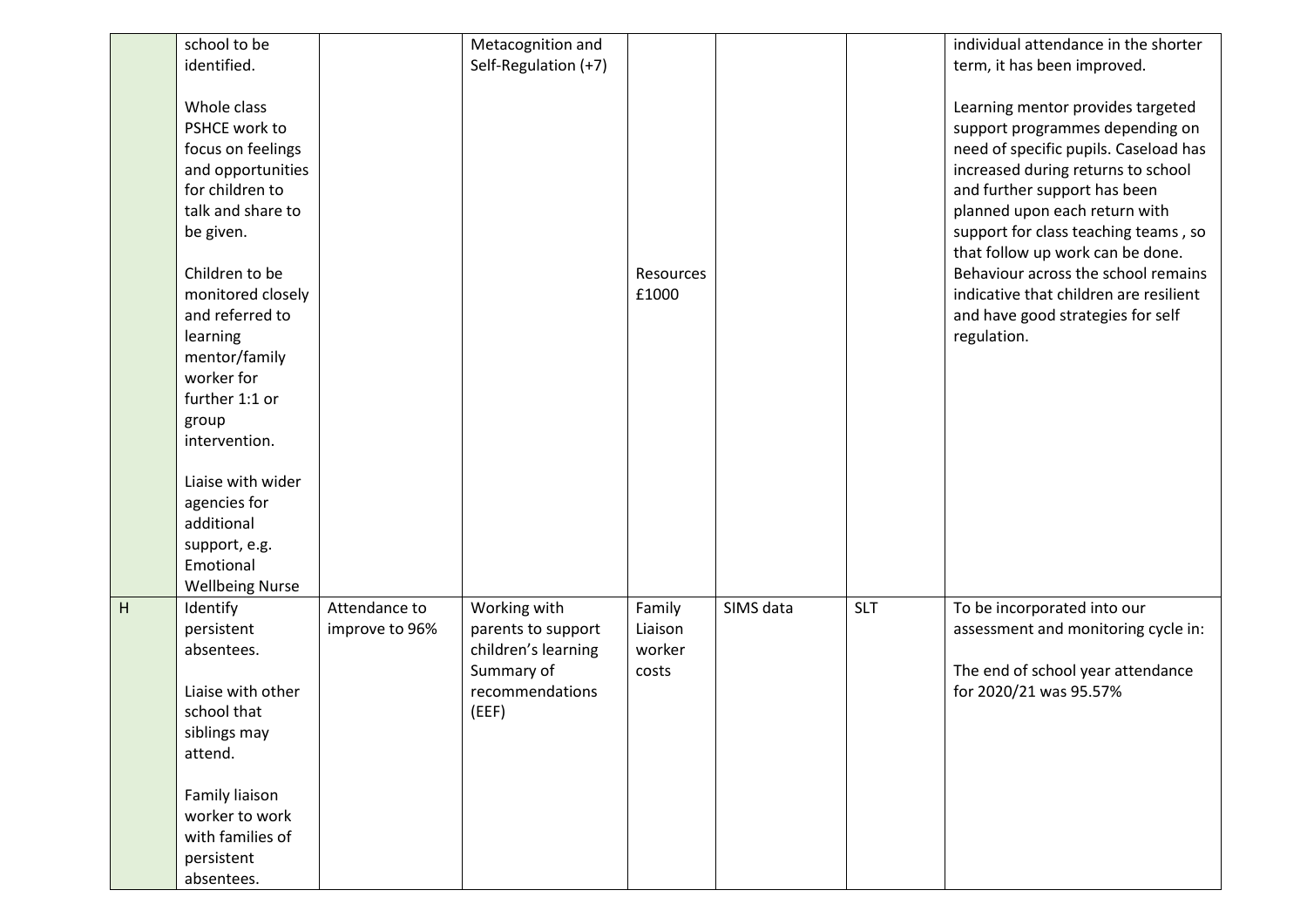| Incorporate SEL      | The profile of     | Improving Social and      | Learning              | CPOMs data | <b>SENDCO</b> | To be incorporated into our          |
|----------------------|--------------------|---------------------------|-----------------------|------------|---------------|--------------------------------------|
| strategies into      | PSHE is raised     | <b>Emotional Learning</b> | Mentor                |            |               | assessment and monitoring cycle in:  |
| whole class          | throughout         | in Primary Schools        | costs                 |            |               |                                      |
| teaching.            | school and         | Summary of                | <b>EXXX</b>           |            |               | CPOMS data continues to show         |
|                      | lessons are taking | recommendations           |                       |            |               | where incidents occur they are       |
| <b>Regular PSHCE</b> | place on a daily/  | (EEF)                     |                       |            |               | rapidly addressed with positive      |
| lessons.             | weekly basis       |                           | £630                  |            |               | outcomes for children. The number    |
|                      | which explicitly   |                           | $(2.5 \, \text{COL})$ |            |               | of repeat incidents for the same     |
| Learning mentor      | teach SEL.         |                           | credits)              |            |               | child, once intervention is underway |
| to undertake         |                    |                           |                       |            |               | are few.                             |
| training to          | Social and         |                           |                       |            |               |                                      |
| provide targeted     | Emotional          |                           |                       |            |               |                                      |
| intervention to      | Learning is        |                           |                       |            |               |                                      |
| support children     | embedded in the    |                           |                       |            |               |                                      |
| with friendships,    | curriculum and     |                           |                       |            |               |                                      |
| e.g. Getting Along   | pupil interactions |                           |                       |            |               |                                      |
| Gang                 | improve.           |                           |                       |            |               |                                      |
|                      | Intervention and   |                           |                       |            |               |                                      |
|                      | specialist help is |                           |                       |            |               |                                      |
|                      | implemented        |                           |                       |            |               |                                      |
|                      | where needed.      |                           |                       |            |               |                                      |

## **Additional funding supporting provision**

The school has received £24800.63 in three tranches. The table above shows how the funding has been spent in school and the impact that it has had on learners in our school.

# **Governance – monitoring the effectiveness of the Pupil Premium Strategy**

|                                                                                                                                                    | <b>Governors involved:</b>                                      |                    |                   |  |  |  |  |  |
|----------------------------------------------------------------------------------------------------------------------------------------------------|-----------------------------------------------------------------|--------------------|-------------------|--|--|--|--|--|
|                                                                                                                                                    | - Chair of Governors; - Vice-Chair of Governors; - Head Teacher |                    |                   |  |  |  |  |  |
| <b>Committee meeting dates</b>                                                                                                                     |                                                                 |                    |                   |  |  |  |  |  |
| Autumn:                                                                                                                                            | December 2020                                                   | Spring: March 2021 | Summer: June 2021 |  |  |  |  |  |
|                                                                                                                                                    |                                                                 |                    |                   |  |  |  |  |  |
|                                                                                                                                                    | <b>Autumn summary</b>                                           |                    |                   |  |  |  |  |  |
| Impact of new devices being purchased was discussed with governors and data shared to illustrate number fo children benefitting from the purchase. |                                                                 |                    |                   |  |  |  |  |  |
|                                                                                                                                                    | <b>Spring summary</b>                                           |                    |                   |  |  |  |  |  |